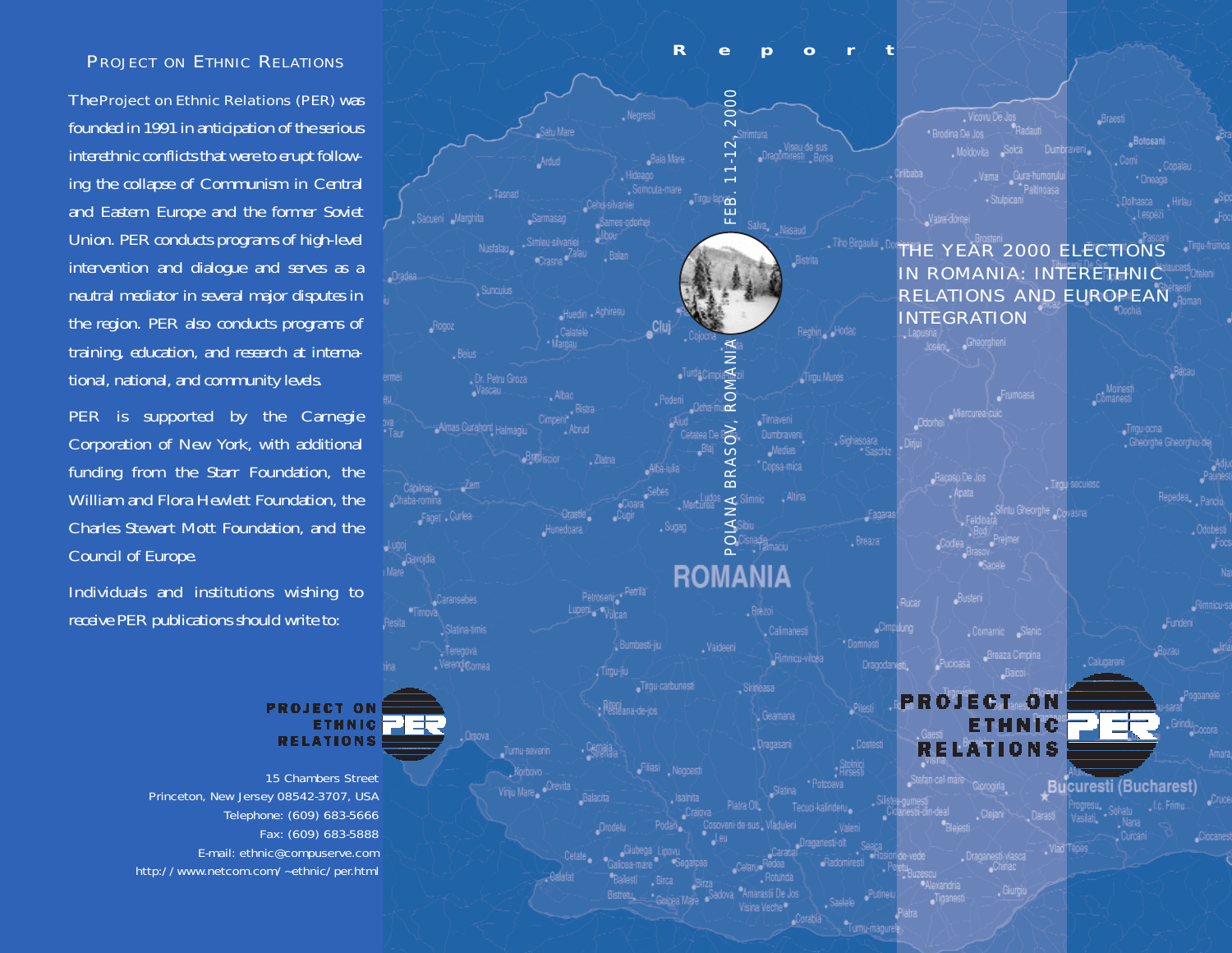# THE YEAR 2000 ELECTIONS IN ROMANIA: INTERETHNICRELATIONS AND EUROPEANINTEGRATION

POIANA BRASOV, ROMANIA FEBRUARY 11-12, 2000

©Copyright 2000 by Project on Ethnic Relations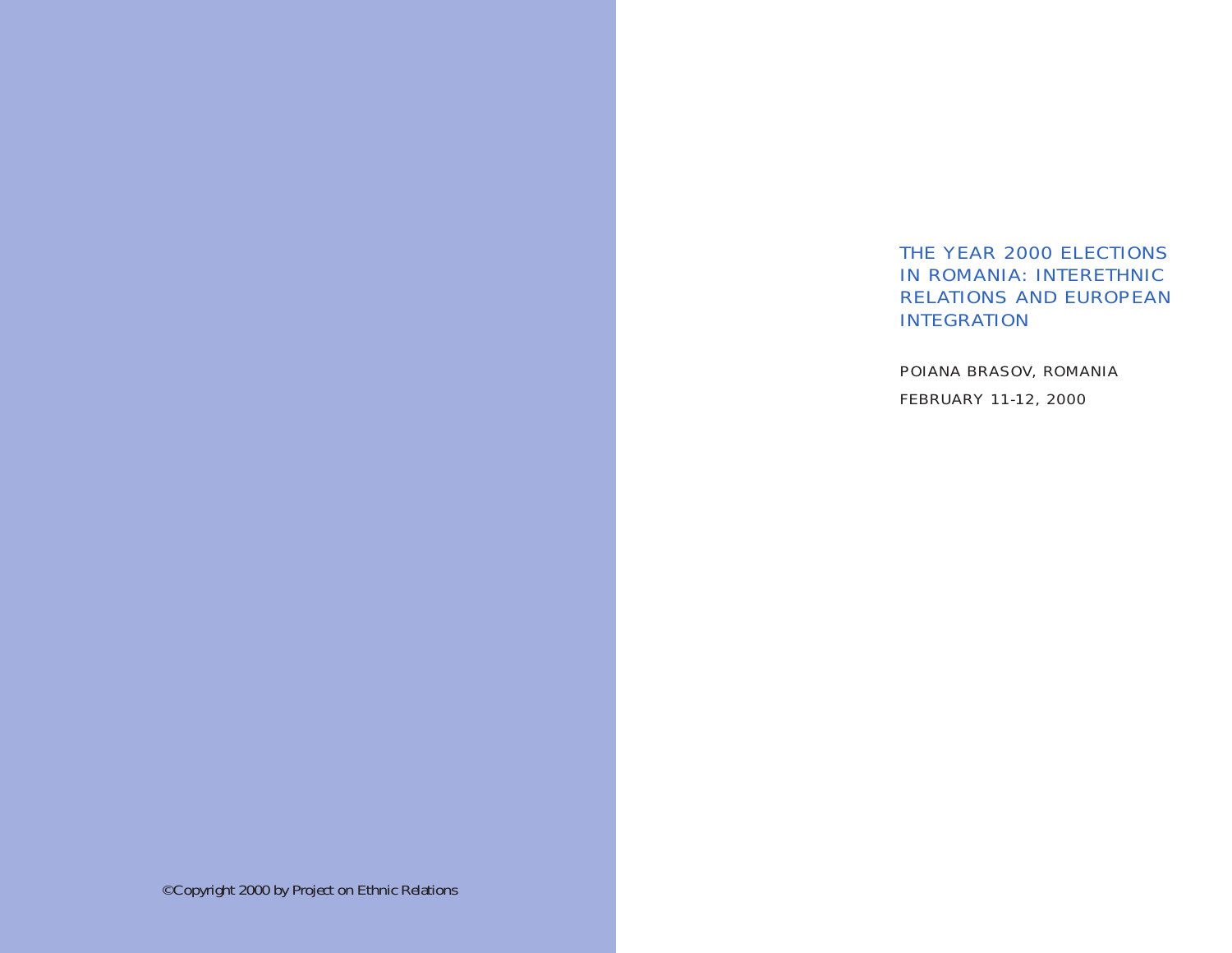### TABLE OF CONTENTS

| <b>Preface</b>                                         | 1              |
|--------------------------------------------------------|----------------|
| <b>Introduction</b>                                    | 3              |
| The UDMR: In Power and in Opposition                   | 5              |
| <b>Coalition Politics and the Status of Minorities</b> | $\overline{7}$ |
| The UDMR and the Perception of the Opposition          | $\overline{7}$ |
| <b>European Standards and National Realities</b>       | 9              |
| <b>Meanings of Anti-Hungarianism</b>                   | 11             |
| <b>Political Extremists and Moderates</b>              | 12             |
| <b>Majorities as Minorities</b>                        | 13             |
| <b>Election Campaigns Without Nationalist Rhetoric</b> | 14             |
| Appendix: Text of the Poiana Brasov Agreement          | 17             |
| <b>Notes</b>                                           | 18             |
| <b>List of Participants</b>                            | 20             |
| <b>Other PER Publications</b>                          | 22             |
|                                                        |                |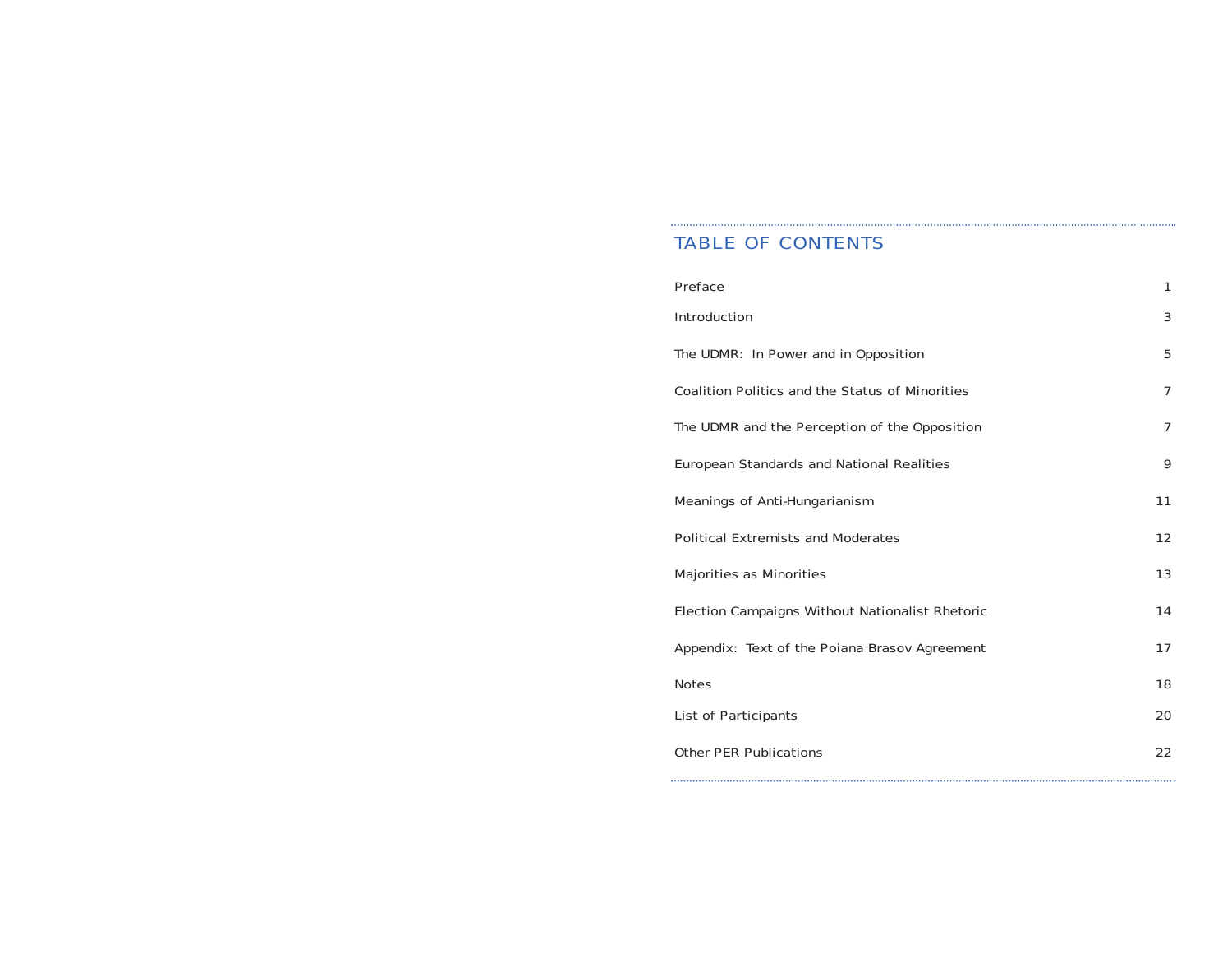## PREFACE

Despite the difficulties that have beset Romania in its transition from communism to democracy, it boasts a most important success in interethnic relations. Few would have predicted, after the disastrous violence between Romanians and ethnic Hungarians in Tirgu Mures in 1990, that only six years later the ethnic Hungarian party would be a respected member of Romania's governing coalition.

The Project on Ethnic Relations was an active participant in bringing about this result, initiating the first discussions and negotiations between leaders of the preceding government and the Hungarian minority, and replacing confrontation with a pattern of dialogue that persists to this day. The achievement, however, is untested by time. With the year 2000 elections underway in Romania, ethnic issues are already being raised in the campaign.

The Project on Ethnic Relations convened the leaders of the principal parliamentary parties to discuss the problem of campaign rhetoric during this sensitive period. The meeting, which took place in Poiana Brasov on February 12-13, took up the question of how to protect the considerable progress that Romania has made in managing its interethnic affairs against the temptation to garner votes by appealing to ethnic grievances and differences. Because the ethnic Hungarian party, the Democratic Union of Hungarians in Romania (abbreviated as UDMR in Romanian), is a member of the present governing coalition, there is a question of whether the opposition, eager to return to power, might target the Hungarians because of their participation in the present government.

Leaders of the two mainstream opposition parties—the Party of Social Democracy in Romania (PDSR) and the Alliance for Romania (ApR) joined with all the parties of the governing coalition not only in coming to the meeting but in contributing to a sober and reasoned discussion about the ethnic issue. All of the participants were keenly aware of the





Gyorgy Frunda, Bela Marko Adrian Nastase Valeriu Stoica, Zoe Petre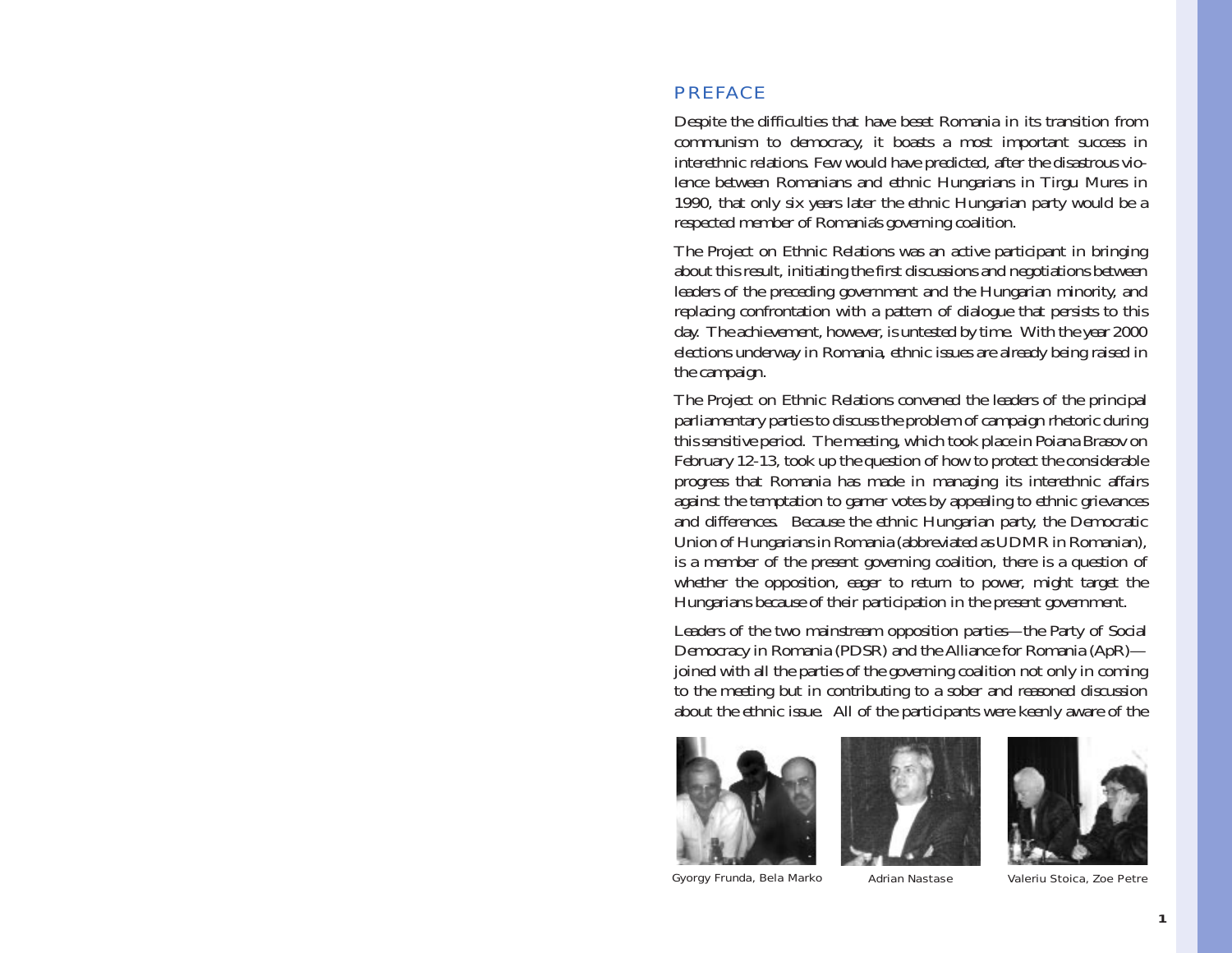value to Romania of keeping a good interethnic report card as it seeks membership in the European Union and NATO. The conferees concluded by signing an agreement, publicized in the press, to avoid exploitation of ethnic issues during the campaign.

It may be too much to expect full conformity with the pledge of moderation. Intense political competition often brings out the worst rather than the best in interethnic relations. But the acknowledgment by all of the mainstream parties of the need for restraint is itself a positive sign. We do not know whether the Hungarians will be part of a future governing coalition, but if flexible political participation by minorities is the key to managing interethnic tensions, then the appearance of the Hungarians in a successor government would be another important accomplishment for Romania and for the region. The discussion that is reported here provides a fascinating insight into the evolution of political behavior and interethnic relations in today's Romania.

This report was prepared by Dr. Dan Pavel of PER's Bucharest office and was edited by the PER staff. The participants in the meeting did not have an opportunity to review the text, for which PER assumes full responsibility.

**Allen H. Kassof,** *President* **Livia Plaks,** *Executive Director* Princeton, New Jersey June 2000

## INTRODUCTION

The conduct of Romanian elections in the year 2000 will greatly affect relations between Romanians and the Hungarian ethnic minority of that country. Hungarians make up approximately seven percent of the population. The ethnic Hungarian political party UDMR (in English, the

Democratic Union of Hungarians in Romania) entered the present government as a coalition partner following the 1996 elections—a historic first. But this has madethe party, and the Hungarians, tempting targets in an election year. Whether Romania is able to preserve its considerable achievements in promoting interethnic accord or whether the electionswill produce new acrimony will

Whether Romania is able to preserve its considerable achievements in promoting interethnic accord can tip the scales in the integration process of Romania into NATO andthe European Union (EU).

affect not only the prospects for domestic tranquility but can also tip the scales in the integration process of Romania into NATO and the European Union (EU).

The Project on Ethnic Relations organized a meeting in Poiana Brasov, Romania on February 12-13 that brought together political leaders from the main ruling parties as well as the opposition, to discuss how they might approach the interethnic issue in the upcoming elections. Given the high national and international political stakes involved, some of the most important political leaders from Romania attended.

A short history of previous elections will provide the necessary context. In 1990, after the collapse of Communism, the first free elections took place in Romania.1 Ethnic Hungarian political and civic organizations were voted into the first parliament in Bucharest. One was the UDMR, which is the only party—Romanian or Hungarian—that has been in every Romanian parliament since 1990 in its own right and under the same name and identity rather than under an electoral umbrella with other parties.

The first parliament was a Constitutional Assembly. From the very beginning, the ethnic Hungarians contested the constitution. Specifically, they objected to the first article of the 1991 constitution which defined the state as a national (that is, Romanian) state.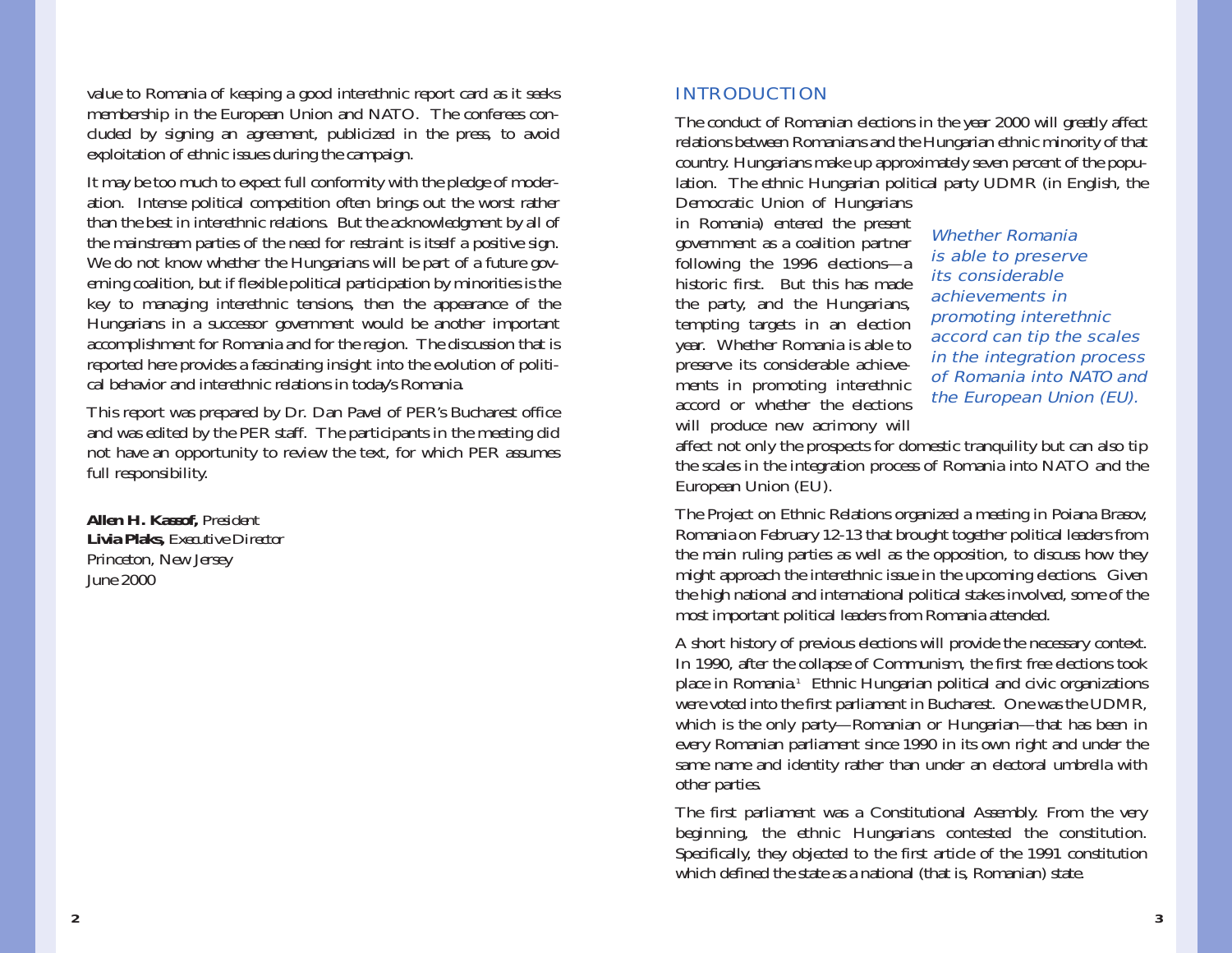In the 1992 and 1996 elections, extremists and populist Romanian political leaders attacked the UDMR for being anti-national and a danger to the national sovereignty and unity. Calls by the Hungarian community to preserve its cultural identity were declared to be a threat or an international plot to undermine the national state. As historians know, this is the rhetoric that nationalists frequently employ in times of economic woe.

In November 1996, the then opposition parties won the election in Romania, and the UDMR became a part of the ruling coalition.<sup>2</sup> To their new political partners, the Hungarians reiterated their requests for bilingual education at all levels; the use of the mother tongue in public administration and the justice system; bilingual signs; and autonomy in local administration. But plans to implement such provisions were often caught up in political disputes and wrangling. The Hungarians consider that some of their key requests remain unfilled despite earlier promises by their partners. Nevertheless, despite numerous delays and postponements, many requests indeed became law, and several new institutions were established.

The entry of the UDMR into the post-1996 ruling coalition provoked a heated debate within the ethnic Hungarian community. Still, one should recognize that such a step was a logical consequence of the historical decision taken by several Hungarian leaders in December 1989. At that time, those leaders chose to participate in the Romanian political process and to become a part of the national political body. "Radical" Hungarian leaders disagreed with both objectives and created great resentment among Romanians when they sought to enlist pressure from the outside by raising the problems of the ethnic Hungarian minority in Strasbourg or Brussels rather than in the Romanian parliament.

Not only was Romania the first country in the region to have an ethnic minority party in the ruling coalition, it had also gone further than any other country in enacting these types of measures. The international community welcomed such developments. In 1999, at the Helsinki EU summit, Romania received approval to start negotiations for integration into the European Union.

Such achievements, however, are recent and are untested by time. Many believe that the populist, anti-Hungarian rhetoric of some of the current opposition parties and the prospect that they may return to power could challenge the consolidation of democracy and European integration.

The meeting in Poiana Brasov provided the framework for an open discussion and debate about these issues.

## THE UDMR: IN POWER AND IN OPPOSITION

A leader of the UDMR began the discussion with an evaluation of the situation before and after the 1996 elections. He emphasized that after a decade of political activity, it was crucial for ethnic Hungarians to convince the Romanians that they were reliable partners. The decision of the Romanian elite at the time of the 1996 elections to accept the Hungarians' offer of cooperation

meant that the potential for a serious, perhaps violent, conflict had been successfully transformed into an ordinary political competition.

While the UDMR was still in theopposition before 1996, he said, political partnership was not even a consideration. This was because the The entrance of the UDMR into the coalition of democraticforces depended on the commitment of theRomanian partners.

then-ruling party, the PDSR, was closely affiliated with two radical nationalist parties, the PRM and the PUNR. At that time, he said, official policy was to act against the interests of the Hungarian minority and promote hate-speech.3 The only positive achievement during this period—thanks to the good offices of the Project on Ethnic Relations—was to put moderates from the PDSR and the UDMR at the same table.<sup>4</sup> One important outcome of these PER meetings was the founding of the Council of National Minorities.

The passage of government measures and parliamentary legislation in favor of the ethnic Hungarian minority finally became possible with the arrival of the post-1996 governmental and parliamentary coalition. However, the speaker continued, if the next election replaces the parties now in power with those in the opposition, the fear is that ethnic Hungarians and other minorities may lose much of what they gained between 1996 and 2000. Some PDSR leaders have threatened that, once they regain power, they intend to overrule all the legislation that has been passed by the coalition now in power or decreed by the current government.

During its almost four-years of participation in the present coalition, the speaker continued, the UDMR has helped to create a framework for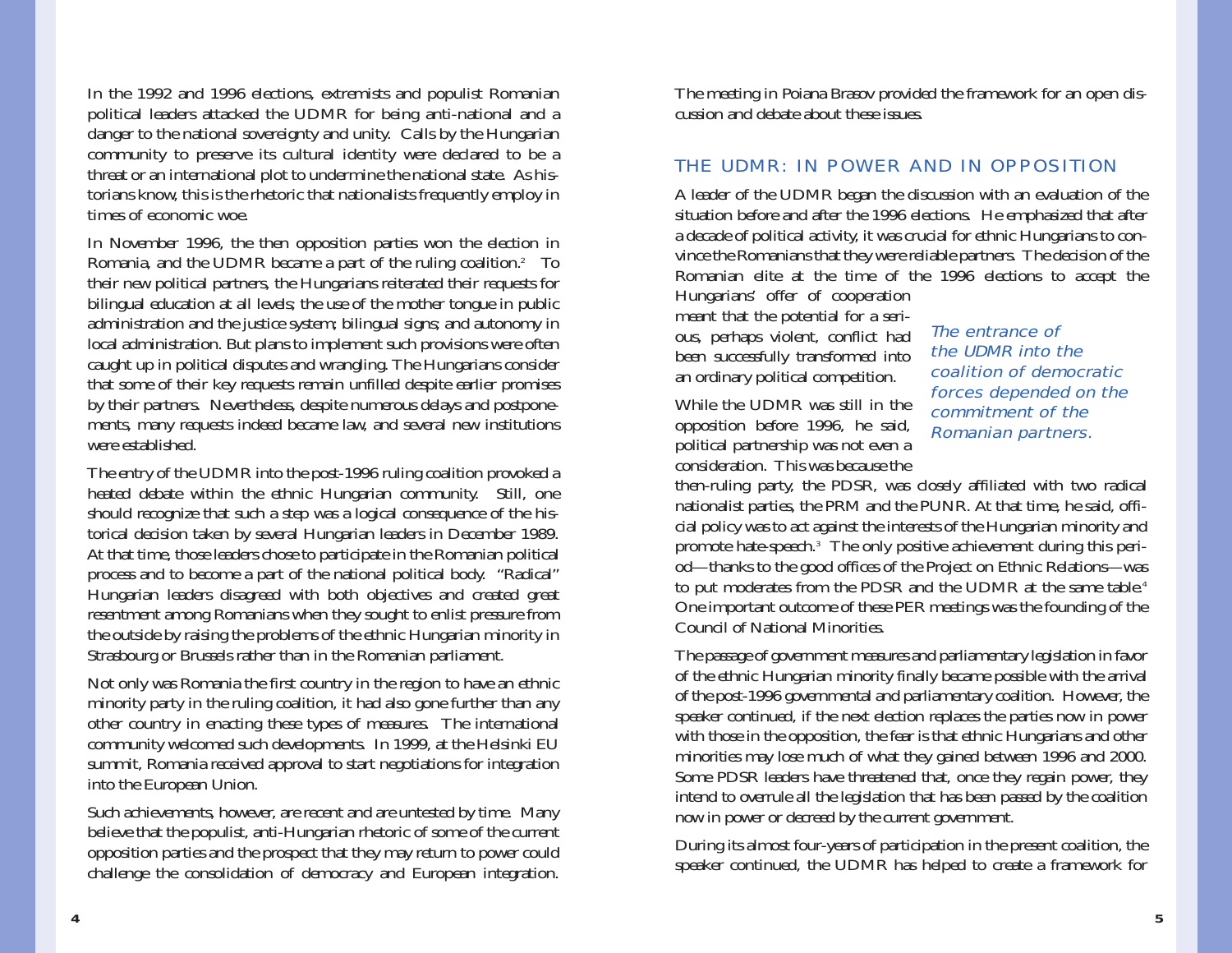resolving the problems of the minorities in Romania. There have been three areas of significance. First, the Department for the Protection of National Minorities (DPMN) was introduced in the executive branch to address minority issues. The coordinator of this department is a UDMR politician and a member of the cabinet. Another UDMR representative, also a member of the cabinet, serves as minister of health. In addition, the UDMR has state secretaries at the Ministries of Education, Culture, Agriculture, and Public Works and Land Planning; advisers to the prime minister; and directors at the Ministries of Religious Cults, Industry, etc. However, no ethnic Hungarians serve in key positions in the army, the Ministry of Interior, the Ministry of Foreign Affairs, or in the intelligence agencies. According to the participant, this reflects the lack of trust that still pervades interethnic relations in Romania.

The second area of significance is represented by changes within the legislative framework. Following an intense struggle, an important new education law was passed. But other crucial steps have yet to be taken. These include the restitution of church properties and laws regarding local administration and the use of the mother tongue. And in this electoral year, it is important for the Hungarian population to promote other new laws.

The third area, the participant concluded, concerns changes in people's attitudes. In years past, some political observers looked pessimistically on the participation of the UDMR in the coalition; they even foresaw a civil war in Transylvania. The political reality has shown these predictions to be false. In fact, the Romanian majority now perceives the political participation of ethnic Hungarians to be the normal state of affairs. Nevertheless, central authorities have yet to take proper measures against the anti-Hungarian policies supported by certain social groups and promoted by several national and local level politicians—such as Gheorghe Funar, the mayor of Cluj.

In response, a representative of the PNTCD said that one should first count the accomplishments of the Romanian-Hungarian political partnership, and only then the failures. Indeed, many of the accomplishments of the UDMR have meant losses for their Romanian partners. Romanian parties have lost many percentage points in public opinion polls because of their partnership with their Hungarian colleagues. Consequently, any reproach by the UDMR leadership should be carefully measured and balanced against the costs paid by Romanian democratic leaders. He continued that in such a partnership—which is a novelty in Romanian politics—we should make an appeal for mutual understanding. This is the current mentality of the country: whoever is pushing too much and too fast will end up a loser. Moderation, rationality, and caution require taking into consideration certain collective mentalities, even when they are not so modern or pro-European.

# COALITION POLITICS AND THE STATUS OFMINORITIES

A Romanian participant insisted that the entrance of the UDMR into the coalition of democratic forces depended on the commitment of the Romanian partners. Indeed, during that time some observers and politicians warned that a civil war would ensue if such a coalition were formed.Although a war did not result, the UDMR faced difficulties. He acknowledged that the coalition often failed to assume its responsibilities toward the UDMR-–using the excuse that the national sentiments of the coalition partners' supporters intimidated the coalition. In effect, some members of the coalition felt that this lack of cooperation had compromised numerous legislative initiatives. For example, whenever it came time for a vote in the parliamentary committees or in parliament, the members of senatorial or parliamentary groups often disregarded decisions taken at the highest levels of the coalition and their own parties.

## THE UDMR AND THE PERCEPTION OF THE**OPPOSITION**

A senior political leader of the PDSR noted that the Poiana Brasov gathering marks the first time that the leadership of the PDSR and the UDMR had met since the November 1996 elections. At that time, he noted, the PDSR lost, and the UDMR entered into the ruling coalition. Actually, the Poiana Brasov meeting is the first face-to-face encounter between the PDSR and the UDMR since a 1995 meeting in Atlanta, Georgia, U.S.A. (The meeting in Atlanta was also organized by PER.) According to this participant, if one reflects on the series of PER meetings between moderates from both the Romanian and Hungarian sides, one realizes the error in considering November 1996 as the starting point of democracy in Romania—-it was much earlier, and took place under the PDSR. It would also be a political mistake to demonize the PDSR—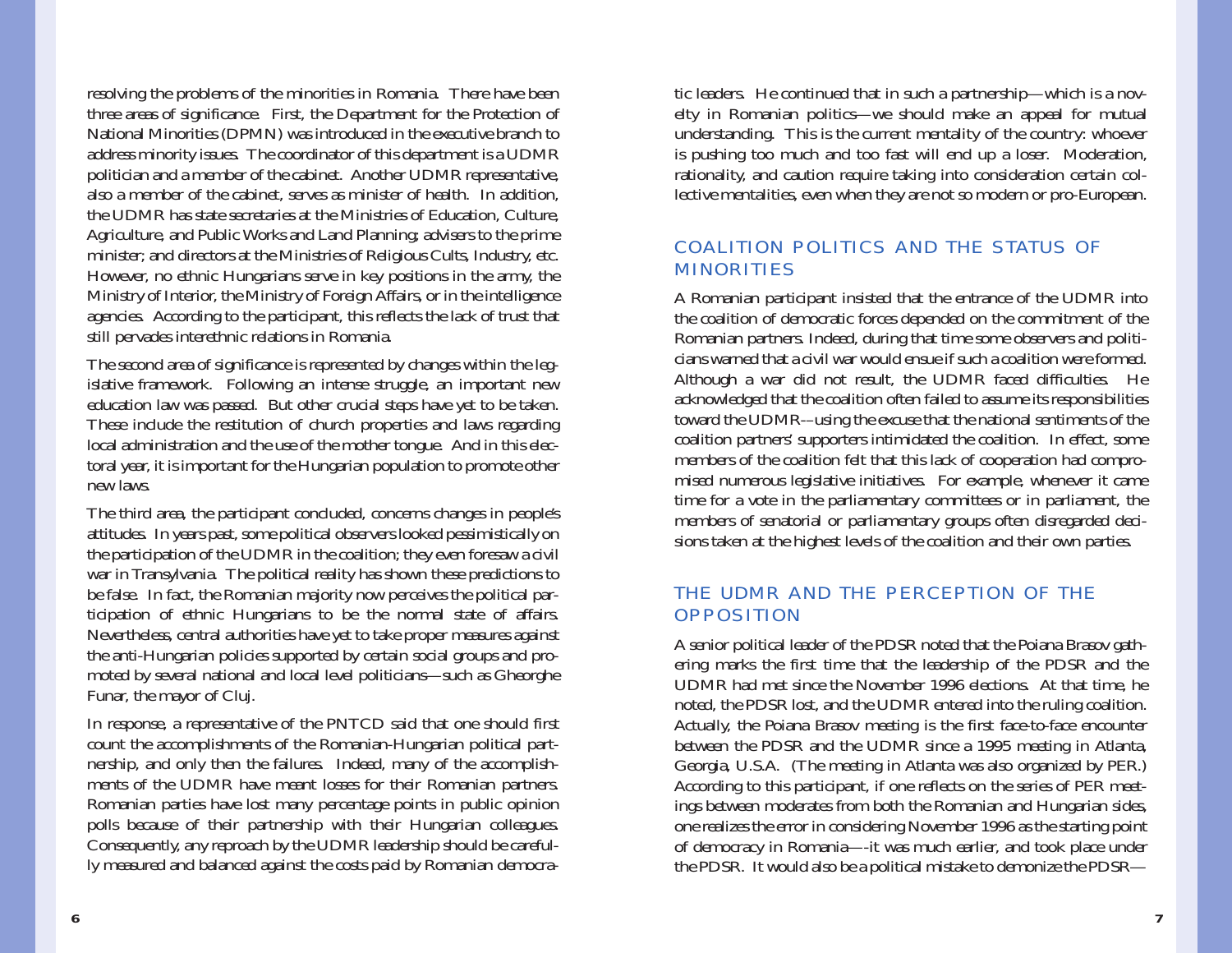especially considering that it negotiated and signed the Romanian- Hungarian Treaty of September 1996. In fact, current popular support for the PDSR runs between 40 and 45 percent.

For the PDSR, the participant continued, any debate on the next elec tions needs to be realistic. To involve the international community in an attack against the main opposition party in Romania—one that, in all probability, will be the next ruling political force—shows a lack of polit ical imagination. When one considers the next electoral campaign from the point of view of the PDSR, there are at least two delicate problems that deserve attention. If the PDSR plans to criticize the current coali tion for its incomplete political and economic reforms, why should such a political critique be considered chauvinistic, that is, as an attack against ethnic Hungarians? As a leader of the PDSR has said, we consider the UDMR to be a political party that has contributed to the current disas ter of Romania; we don't view it as an ethnic party. At the same time it would not be accurate to accuse the PDSR as a constant troublemakerfor the ethnic Hungarians. The same participant went on to say that the passage of the Education Law, which was debated in parliament, had been possible only with the vote of the PDSR. At a crucial moment, we were able to negotiate in a constructive way, and we helped pass an important law for the Hungarian minority. A second example is related to the law on local administration, contin-

ued the participant. The PDSR voted for it in the Senate, but the law is presently blocked in the House of Deputies. The leadership of the PDSR is convinced that the current coalition does not have the political courage to pass that law, and that they are waiting for the PDSR to take respon sibility for it. If they do not have the courage to vote for such an impor tant law, we will have to.

A prominent leader of the ApR considered that four major risks arise from the participation of the UDMR in the present government:<sup>5</sup>

- **1)** For some political parties, nationalist propaganda is an attractive means to regain political ground. A Hungarian party in power can be a pretext to provoke tensions between the majority and the minorities. But we could fight such a threat if we agree to a one-year moratorium on nationalistic propaganda, the participant suggested.
- **2)** The attitude of the UDMR in the pre- and post-election contexts could be a source of problems in the future. Politically, the ethnic Hungarian organization defines itself as a loyal partner of CDR.<sup>6</sup>

This alignment distinguishes the UDMR from any other party in Romania. Therefore, if there is a power shift after the next election, it will be difficult for a political organization of Hungarians to represent the interests of ethnic Hungarians properly—assuming that we accept the idea that being in power is the best position, the participant added. Given this changed climate, it would be wise for the ethnic Hungarian leaders to approach the opposition forces. If the UDMR were to be left outside future political arrangements, we can expect problems in the period 2000-2004.

- **3)** There is a serious chance for growing dissent within the UDMR regarding participation in the government in power. Issues such as dual citizenship (Romanian and Hungarian) or ethnic autonomy could lead to confrontations with the majority.
- **4)** A growing gap may occur between Romania and Hungary in the processes of NATO and European Union integration. Public declarations in support of special status for ethnic Hungarians in Romania could turn Romanian public opinion against Hungarians. Some politicians from Hungary have also talked of providing dual citizenship and passports for ethnic Hungarians in Romania. These actions would open up the Schengen space for ethnic Hungarians while excluding other Romanian citizens.

Another ApR leader expressed serious doubts about the effects of the UDMR entering into an interethnic dialogue with the largest opposition party (PDSR). If such a dialogue were to take place, the interaction between the PDSR and the PUNR could radicalize the PDSR.7 Thisradicalization—from a nationalist point of view—would be similar to the situation during the 1996 election campaign. At that time, Iliescu, then president of Romania, denounced the "Hungarian threat." When the PDSR wants to replace the PUNR with "Vatra Romaneasca" something is wrong, the participant said, adding that perhaps the PDSR does not appreciate how ambivalent is its position and should be warned by others.

# EUROPEAN STANDARDS AND NATIONAL REALITIES

A PDSR leader mentioned the existence of double standards in nationaland international politics. International standards are clear and accept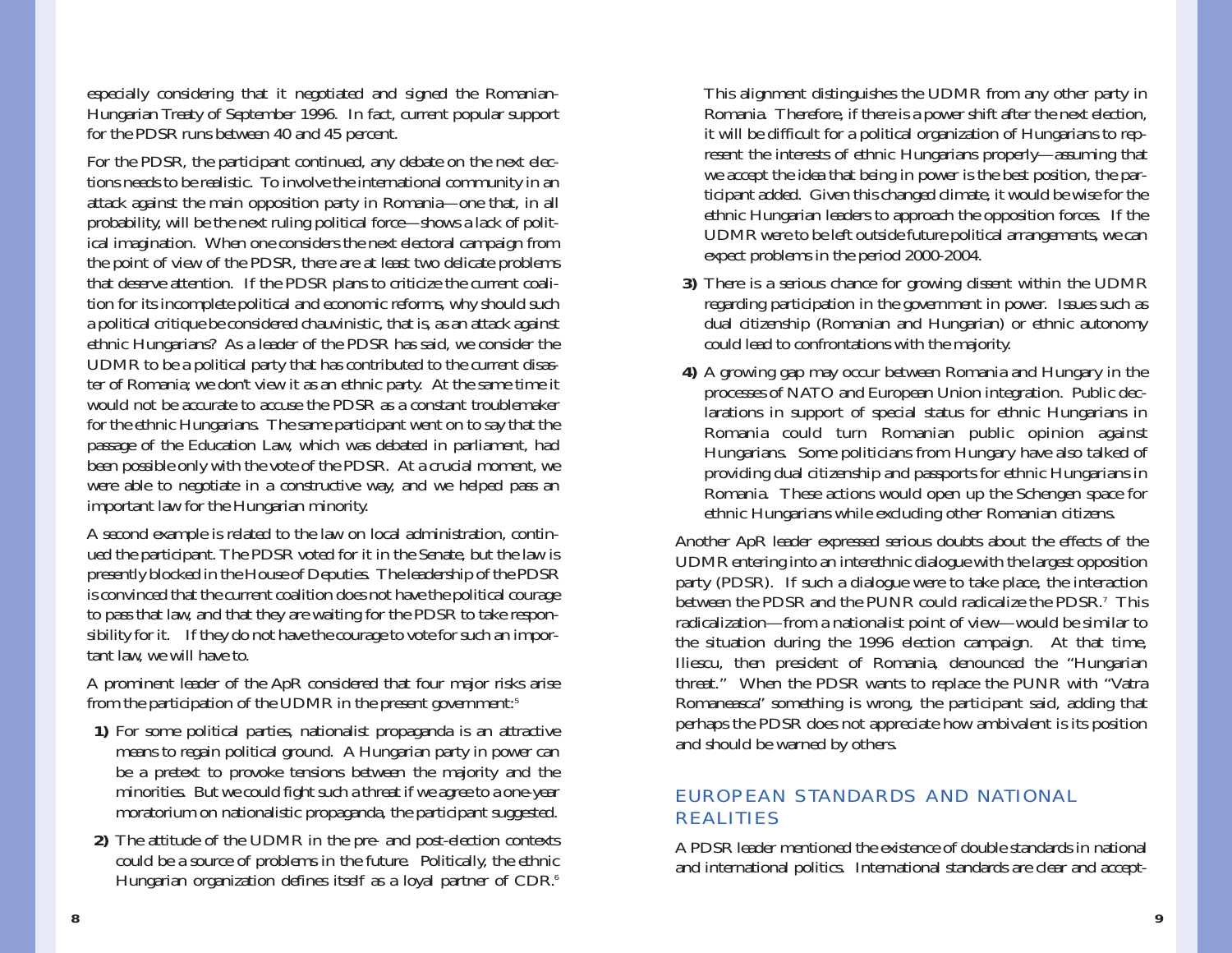able for Romania, but the UDMR is trying to impose other, more stringent standards. Even though Hungary has not made substantial efforts to accommodate minority demands within Hungary, Hungarian diplomats are constantly pushing the Council of Europe to accept higher standards for Hungarian minorities in neighboring countries.

The participant went on to say that the problems with the UDMR have to do with the ambiguous status of the organization. It is never clear whether we are dealing with a civic association representing the Hungarian minority or with a political party, he remarked. As with any other group in Romania, ethnic Hungarians should be politically represented both in power and in the opposition, but they are currently represented only in power. This will backfire: the UDMR is as responsible as the other ruling coalition parties for the decay of living standards and lack of reforms.

The same opposition leader insisted that we should worry not only about the election campaign in Romania, but also the election campaign in Hungary. He illustrated this by quoting an aggressive anti-Romanian and revisionist article from a Hungarian newspaper. At this point, a UDMR senator interjected that one should be careful about the type of articles he or she quotes, since, for example, this Hungarian publication is, in fact, similar to the Romanian nationalist weekly magazine, *Greater Romania.* He went on to say that it would be a mistake to quote extremist and racist publications in a meeting of rational politicians. Accordingly, the UDMR leaders had refrained from mentioning in this debate the positions of Corneliu Vadim Tudor, the leader of the extremist Greater Romania Party.

Several participants offered conflicting views about the influence of government politics on the situation of minorities in the neighboring countries. A U.S. participant said that it is necessary to separate the relationship between Romanians and ethnic Hungarians in Romania from the relationship between Romania and Hungary. Another participant said that ethnic Hungarians in Romania want to decide their own fate and rights, regardless of who is in power in Budapest. One of his colleagues stressed the same argument; he insisted that the fate of ethnic Hungarians in Romania should be decided in Bucharest, not in Budapest.

Another participant from PDSR characterized the nature of Romanian politics as a zero-sum game. In his opinion, the philosophy of the UDMR can be represented by the saying, "What is mine is mine; what is yours is negotiable." Nevertheless, globalization and European integration are going in opposite directions: the world is not heading toward separatism, but rather toward diluting identities.

Another participant noted that the discussion had shifted from the status of the UDMR to the status of ethnic Hungarians in Romania. When the problem of standards is discussed, it is important to keep in mind just how different European and international standards are from national realities. Such examples are Kosovo and Chechnya, Finland and Belgium, Corsica (France), and Gagauzia or Transdnistria (in Moldova), and so on.

A prominent politician from the opposition reminded everyone about another model for resolving minority issues—the Yugoslav model. Until 1990, it was wonderful; now it is broken into pieces, he said. For that reason, he warned, that we should be careful about calling Romania a model for interethnic relations, as U.S. President Clinton did. He emphasized that those who disregard European standards should think twice.

### MEANINGS OF ANTI-HUNGARIANISM

A prominent UDMR politician raised what he characterized as some delicate issues concerning former and current Romanian-Hungarian tensions. In his opinion, the events of March 1990 in Tirgu Mures were not an anti-Hungarian or anti-Romanian explosion of hatred, but a "Securitate" diversion.8 Gheorghe Funar, the nationalist mayor of Cluj, is still in office and will probably be re-elected, thus indicating that the phenomenon of "Funarism" is a consequence of the policy flaws of the current coalition. The participant elaborated, stating that the mayor of Cluj had committed a series of serious crimes, but the judicial system never touched him. Funar's popularity is one possible explanation, but the corruption surrounding him is another. When judges serve the interests of the national-Communist clientele, the participant said, it is no wonder that they never put a promoter of anti-Hungarian and racist hate-speech on trial. Someone had even called for a common candidate of the democratic political forces (Romanian and Hungarian) to stand against the nationalist mayor of Cluj. But it would be almost impossible to convince local branches of the parties to give up their own electoral ambitions in favor of a more general political interest.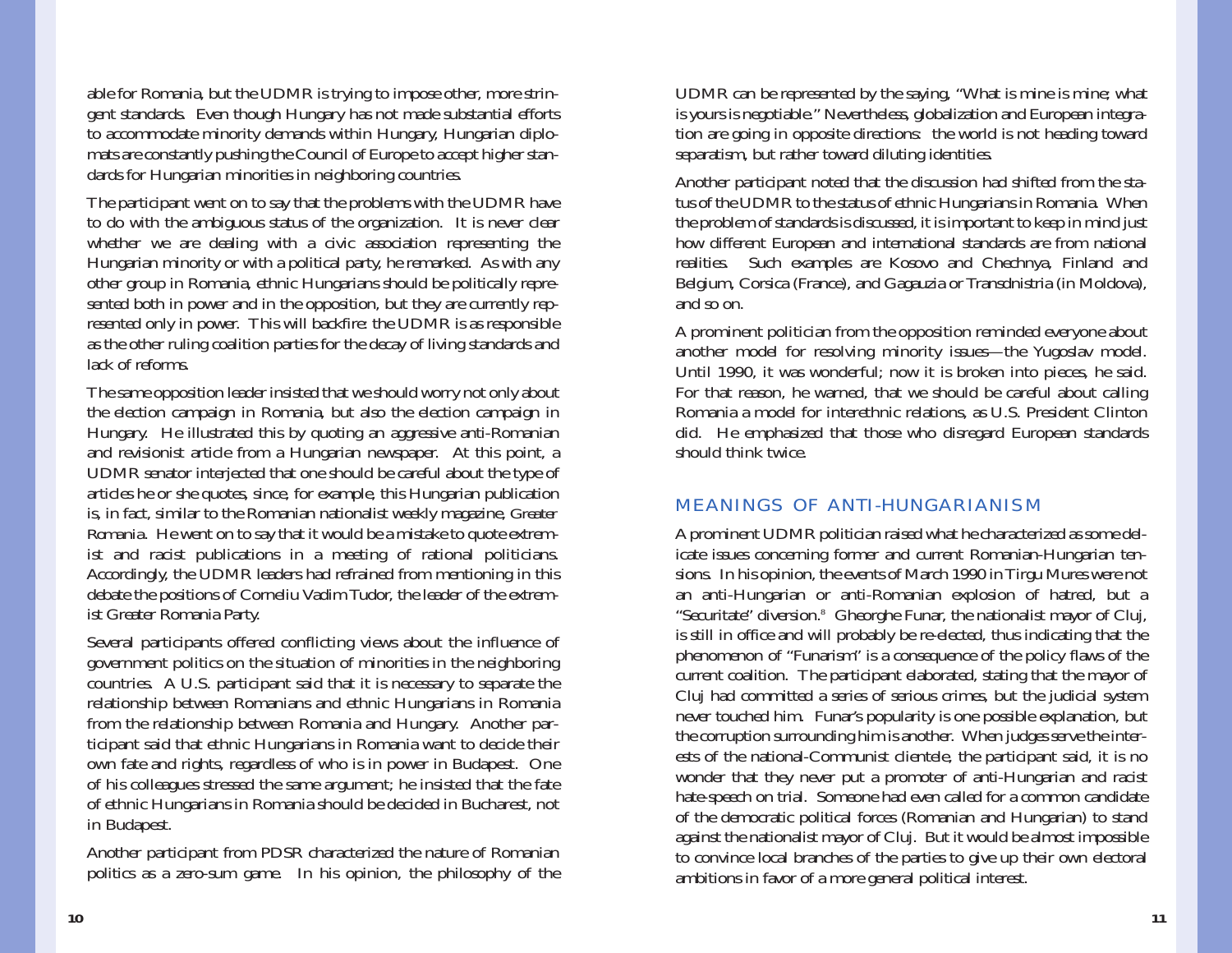One of the ethnic Romanian participants claimed that nationalist rhetoric was the problem of the entire Romanian political class. The public is fond of such rhetoric, he said, but despite such popularity, nationalism should be addressed in a rational way. Anti-Hungarianism is, in most instances, a populist tactic.

The participant asked for how long and to what extent will the Romanian political class rely on nationalist feelings? When will it have the courage to renounce them? These are open-ended questions, he declared. There is a kind of timidity when it comes to relationships with the ethnic Hungarian minority, and only a rational approach will work to resolve such fears. For example, immediately after the November 1996 elections, there was serious resistance by Romanian politicians to the idea of having an ethnic Hungarian as minister of the Department for the Protection of National Minorities (DPMN). They even suggested a six-month postponement for the creation of that department. But UDMR leaders insisted that there would be no public objections, and DPMN was founded. After more than three years, the DPMN works without problems or tensions. There is no need for similar postponements when you see that normality is a state of fact in Romania, he summarized.

Hungarian and Romanian politicians at the meeting agreed that the media often play a dangerous nationalist game. By sensationalizing issues, or giving in to obscure group interests, they not only lower journalistic standards but infringe upon human rights. As one participant noted, every time there is a minor local incident, the media exaggerate and help to create an anti-Hungarian psychosis.

# POLITICAL EXTREMISTS AND MODERATES

There is no political party in Romania without extremists, stressed one ethnic Hungarian participant. Regardless of their official line or political strategy, you can hear those radicals in the halls of the parliament. They threaten you in a low voice, and they vote in commissions or the parliamentary sessions against the decisions of the leaders of the coalition or of their own parties, he claimed.

One of the discussants noted that "Uncle Janos "and "Uncle Ion" do not have problems at the local level, but its rather when politicians stir things up that problems appear.

Another problem is the aggressive and abusive behavior of the majority, the participant added. For that reason, we should define exactly what is in the national interest. According to this participant, the national interest lies in NATO and EU integra-

tion. Implicitly, this integration means prosperity. Being active in national politics in Romania today means working toward this integration. Whoever is against integration—whoever is promoting another political agenda—is against the

### Extreme nationalism atlocal and regional levels is a major impediment to the creation of a civil society.

national interest. In our days, the national interest is tied to European and trans-Atlantic openness, he said, not nationalist extremism.

In response, another participant said that the partnership between ethnic Hungarians and Romanians started immediately after 1918, when the historical leader of the National Party, Iuliu Maniu—who, before World War I, was a member of the Parliament in Budapest for years—proposed a set of democratic principles for interethnic relations. This pattern of moderation defined the relationship between the PNTCD and the UDMR in the ruling coalition. All political parties in Romania that consider themselves democratic and pro-European should follow such a lead.

# MAJORITIES AS MINORITIES

Some Romanian politicians, both from the ruling coalition and the opposition, raised the problem of the two *judete* (counties) that have a predominantly ethnic Hungarian population, and where Romanians are in minority. In Harghita and Covasna counties, Romanians complain that they are treated badly, even persecuted, the participants noted. Local and central authorities do not take the needs of Romanians into consideration. Romanians expect the same treatment that ethnic Hungarian minorities receive in the rest of the country. At national meetings of major opposition parties, Romanian representatives from Harghita and Covasna voice complaints about their problems. UDMR politicians replied that such complaints should be monitored and assessed in the field. They stressed that it is the responsibility of politicians from both the UDMR and the Romanian parties to witness the reality of the situation and to follow up with appropriate measures to resolve the situation.

Several times during the debate, participants stressed the difference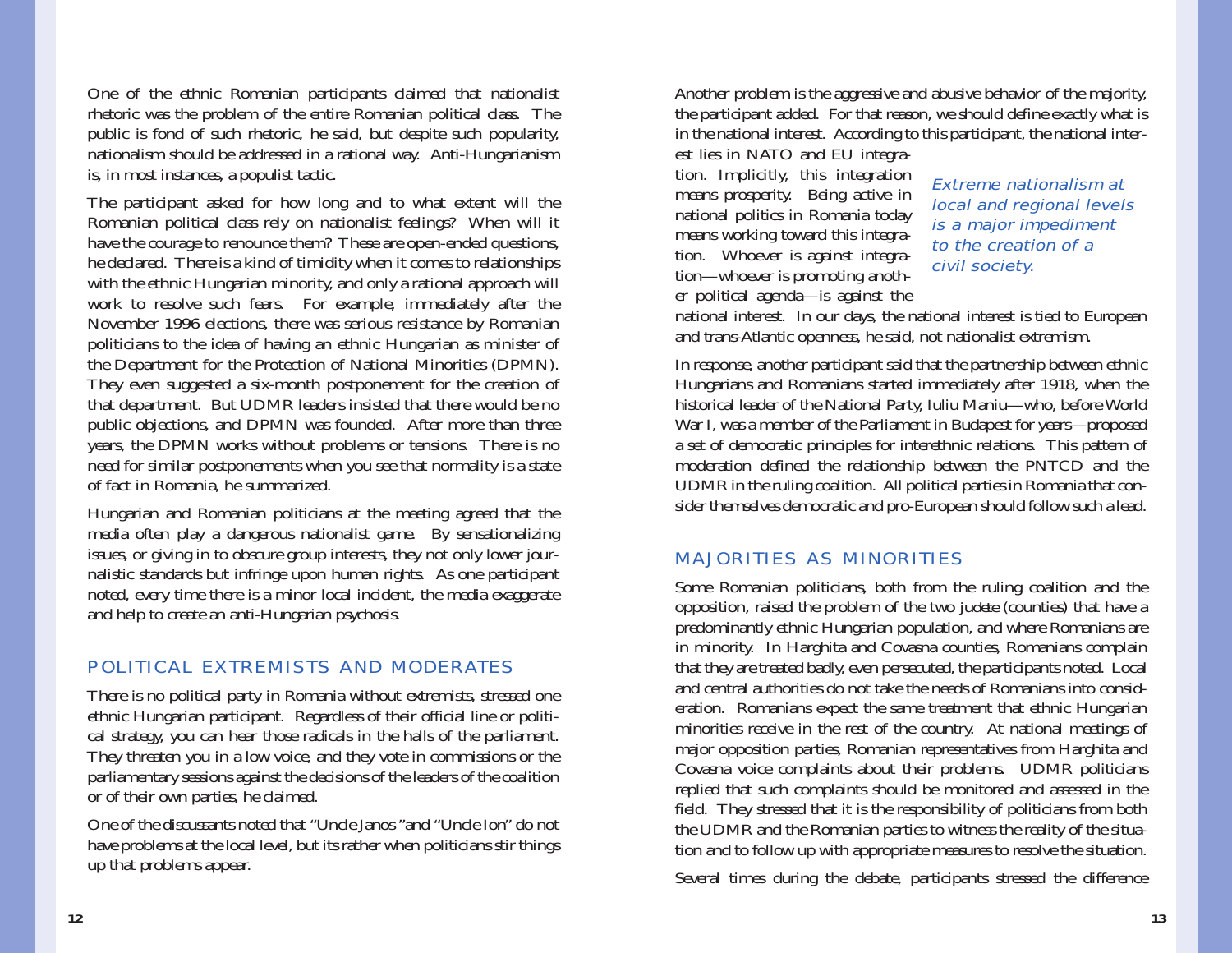between a civic-political nation and an ethnic nation. Extreme nationalism at local and regional levels is a major impediment to the creation of a civic society. If the ethnic Hungarian community in Romania is truly interested in a democratic partnership with the Romanian community, such a partnership must work at local levels, too, especially in the regions where ethnic Hungarians are in the majority, participants stated. The Hungarians should treat the Romanians—the minority in the region exactly as they expect to be treated by the Romanian majority in the rest of the country.

One of the ethnic Hungarian politicians reminded his colleagues that there is also another important ethnic minority in Romania that should not be forgotten—the Roma. It is in society's interest to integrate the Romani community. It would be a great mistake to work only on the democratic partnership between Romanians and ethnic Hungarians and leave aside the problems of the Roma. Moderates from both political communities should work together to facilitate the participation of Romani leaders in the political arena.

# ELECTION CAMPAIGNS WITHOUT NATIONALISTRHETORIC

During the debate, some politicians from the ruling coalition and the opposition repeatedly criticized the UDMR for changing its appearance to suit the audience or to mask its ultimate goals. This ambiguity is often the cause of a nationalist reaction, they claimed. One participant stressed that the opposition parties are still unclear about the UDMR's ultimate goals. If the Hungarians obtain something, you can be sure that in the following months or even weeks, they will ask for something else. This is a never-ending story, he commented. The opposition parties do not know when the UDMR will be satisfied, he continued. Ethnic Hungarian politicians from Romania never tell their Romanian colleagues what they really want. A reasonable course of action would be to hear what they want and then to discuss it. But it is a tricky game. The UDMR wants to obtain more than European standards, even while Hungary is working to raise the European standards. When you criticize this strategy—a criticism that has nothing to do with nationalism—you are considered nationalist. In a similar way, if you criticize the UDMR just as you would criticize any other party in the ruling coalition—for the political disaster of their government, you are also considered to be a

nationalist. For that reason, leaders of the opposition may promise to forget about the Hungarian topic in the election campaign, but they cannot forget about the political activity of the UDMR—a political activity that is identical with that of the Romanian parties involved in the ruling coalition.

One of the participants warned about the practical consequences of nationalist discourse in the election campaign. Whoever uses hatespeech will lose the elections, he said. This happened in 1996, when the PDSR and its leader Ion Iliescu—the incumbent at that time—miscalculated the consequences of nationalism.

Another prominent politician from the ruling coalition supported this view. Unfortunately, people from our own parties—for example, Senator George Pruteanu, a fierce opponent of education conducted in the Hungarian language—damaged the democratic record of the ruling coalition. Although such politicians were eventually marginalized, the

consequences for the whole coalition were devastating. Nationalism is damaging not only to election campaigns, but also in daily politics, he continued. Following the provocations of nationalist leaders and ofthe media, the Romanian democratic parties lost sizable public support because they were involved in the

For the first time, politicians in Romania signed a pact advocating the elimination of nationalism during an election campaign.

coalition with the UDMR. And part of this loss may be attributed to their promotion of the ideals of the ethnic Hungarian minority. Sometimes, the price for democracy is high, he said.

A senior politician from the opposition expressed his reservations about whether all parties in Romania would respect an agreement made by the parties in attendance at this meeting, which are parties that have a reasonable approach to politics. Reasonable politicians should not accept hostile, extremist discourse, he said.

PER proposed that an agreement might be drawn up by the parties represented at this meeting concerning their conduct during the upcoming elections. The objective would be to avoid nationalist rhetoric in the campaigns. The participants agreed that the politicians themselves—the Romanians and ethnic Hungarians in power and in opposition—should issue a statement about the elimination of nationalist rhetoric. For the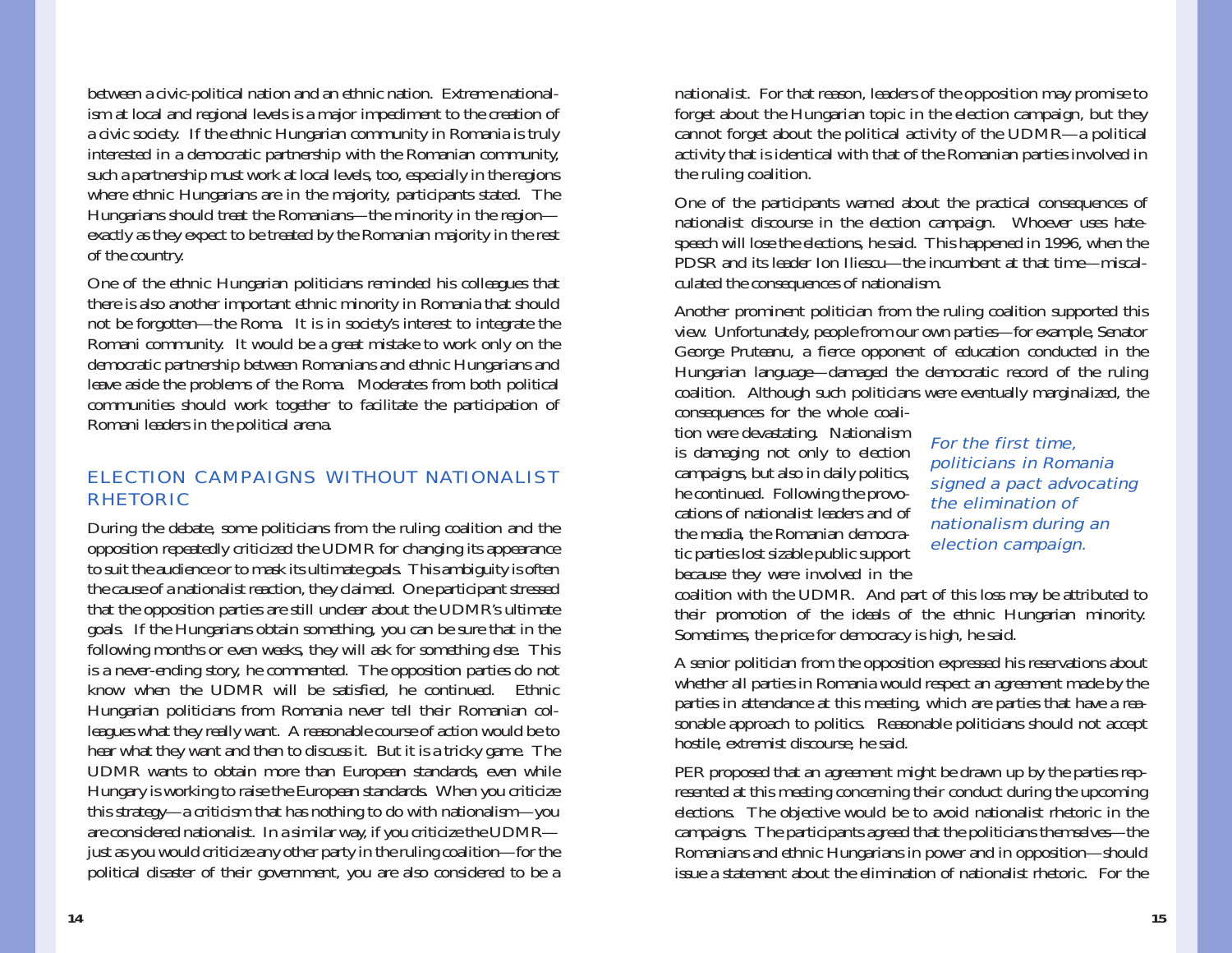first time, politicians in Romania would sign a pact advocating the elimination of nationalism during the election campaign.

Despite the historical significance of such a document, one participant felt that the document would be beneficial only in the short run, but not in the long run. Still, another participant pointed out that it

The agreement strengthens their commitment to open-mindedness and tolerance.

would be important to sign such an agreement as a kind of reminder for when the electionsbegin. Otherwise, some participants at the Poiana Brasov meeting might forget what had been discussed. A written agreement that could be publicly announced would

strengthen their commitment to open-mindedness and tolerance, he said. Another participant felt it would be important to include only minimal rules in the statement. A brief and reasonable agreement would be easier to observe than a very complicated statement, he noted.

A senior politician drafted a statement, which was presented to the meeting. The participants asked for two or three days to study it and to seek their parties' endorsements before agreeing to publication.

The discussion then concluded.

\*\*\*

Several days after the conclusion of the meeting, the participants unanimously agreed to sign and publish the statement. (See the Appendix for a full text of the agreement.)

### APPENDIX

#### Text of the Poiana Brasov Agreement

The political leaders of the main democratic parties from Romania (PNTCD, PNL, PD, UDMR, PDSR, ApR), met in Poiana Brasov, on February 10-12, 2000, to discuss "The Impact of the Electoral Year 2000 on the Status of Minorities and the European Integration of Romania," in a seminar organized by Project on Ethnic Relations (PER). The participants put a special emphasis on maintaining and improving peaceful coexistence between majority and minority. There is a danger that certain extremist forces, which do not have adequate social programs, could aggravate the interethnic situation in order to profit in the elections. The participants agreed that their respective parties would continue to support interethnic collaboration, the integration into Euro-Atlantic structures and to condemn aggressive, nationalist discourse.

At the same time, the participants noted that in the upcoming electoral campaign, the democratic parties should respect a set of rules. For example, the focus of debate should be on concepts and programs, not on individuals. In addition, they emphasized that the tone of the electoral campaign should illustrate Romanian society's orientation toward integration into the European Union and NATO.

Signed,

#### PNTCD Ioan Avram MuresanNicolae Ionescu-GalbeniGabriel Tepelea Mihai Gheorghiu

PNLValeriu StoicaMona Musca

PDMariana Stoica

#### UDMR

Bela MarkoPeter Eckstein-Kovacs Attila Verestoy Gyorgy Frunda Laszlo Borbely Lazar Madaras

Adrian NastaseIoan Mircea PascuLiviu Maior

### ApR

PDSR

Teodor MelescanuDan Mihalache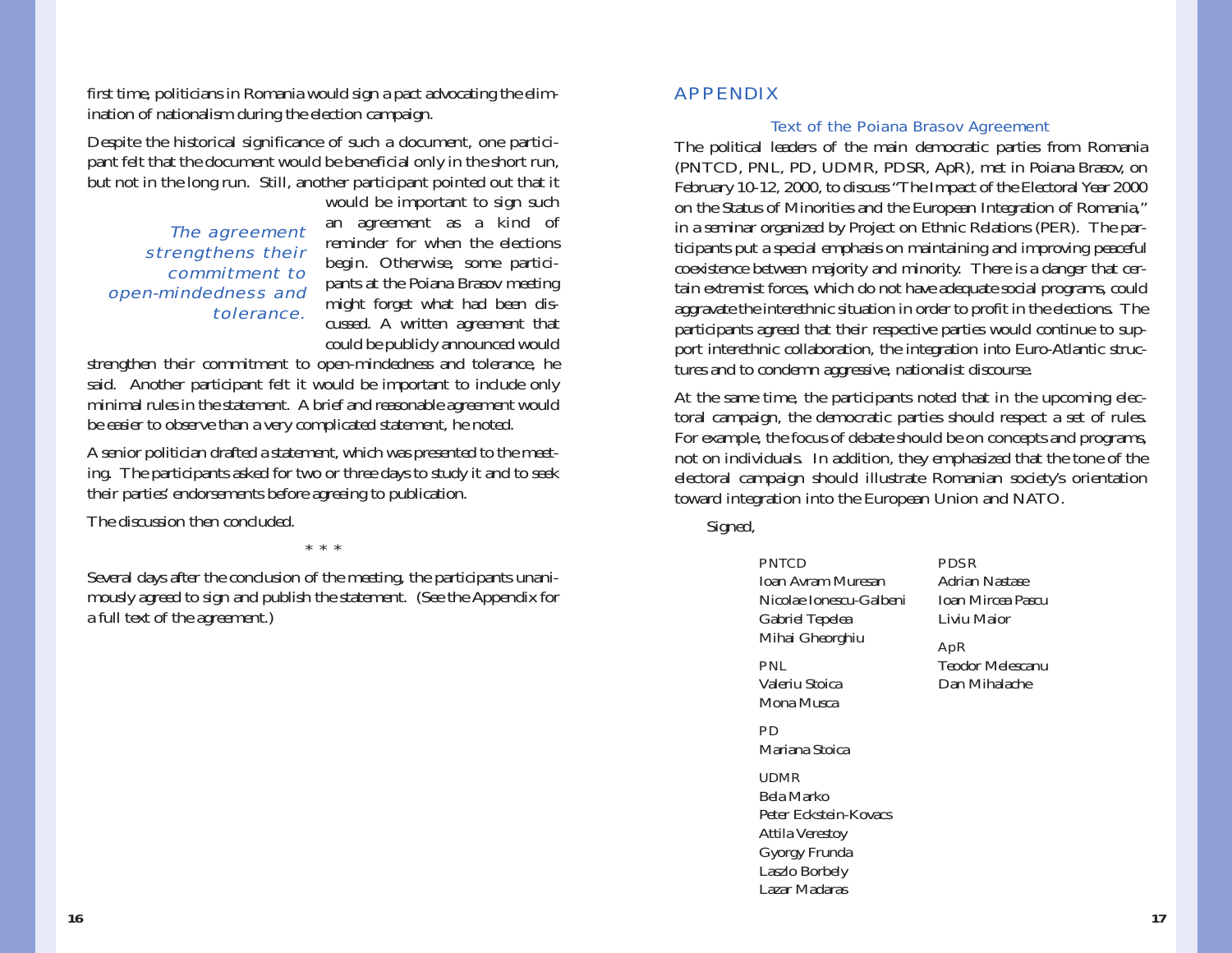## NOTES

- $1$  For most observers, the 1990 elections were free, but not necessarily fair. Former Communists, reorganized into the National Salvation Front (FSN), controlled state television and radio, while "historical parties" and the Hungarian party had almost no chance to explain their electoral platforms. Many incidents and abuses were reported during the electoral campaign and at the polls—all of them against parties not allied with FSN. Complaints about abuses received no response.
- $^{\rm 2}$  The November 1996 coalition was a post-electoral alliance among three coalitions. The first was the CDR (Democratic Convention of Romania), an organization of political parties—including the main party, or, the PNTCD (Christian Democratic National Peasant Party); the PNL (National Liberal Party); PAR (Alternative for Romania Party); PER (Romanian Environmental Party), and civic organizations. The second group was the USD (Social Democratic Union), an electoral union of two social democratic parties: the larger party called the PD (Democratic Party), and a small, "historical" party, the PSD (Social Democratic Party of Romania). The third member was the UDMR (Democratic Union of Hungarians in Romania), a union of small Hungarian parties and civic organizations.
- 3 PDSR, Social Democratic Party of Romania, was spun off from the FSN. Its President is Ion Iliescu, the President of Romania from 1989 to 1996. Corneliu Vadim Tudor, the editor of an extreme nationalist and racist publication, *Greater Romania,* founded the PRM - the Greater Romania Party. The PUNR - Party of Romanian National Unity was founded in 1990.
- 4 PER organized roundtables between 1992-1995 in Romania, Switzerland and the United States.
- <sup>5</sup> The ApR (Alliance for Romania) was founded when a faction split from the PDSR. Teodor Melescanu, former minister of foreign affairs, leads the party.
- 6 In the early 1990s, the UDMR was a part of the CDR. The UDMR broke away from the CDR in order not to jeopardize the electoral chances of the CDR; public opinion was dominated by suspicion toward ethnic Hungarians and their organization.
- 7 Romanian Hearth Union, is an extreme nationalist movement, founded in 1990, with the explicit goal of rescuing Romanians in Transylvania from the "Hungarian national danger." For many years, the President of the PUNR was Gheorghe Funar, the extreme nationalist mayor of Cluj.
- 8 "Securitate" was the Romanian Communist secret police officially dissolved in December 1989 when the Communist system collapsed. Some claim that it continued to work illegally, serving the new regime, until it was reorganized under new names.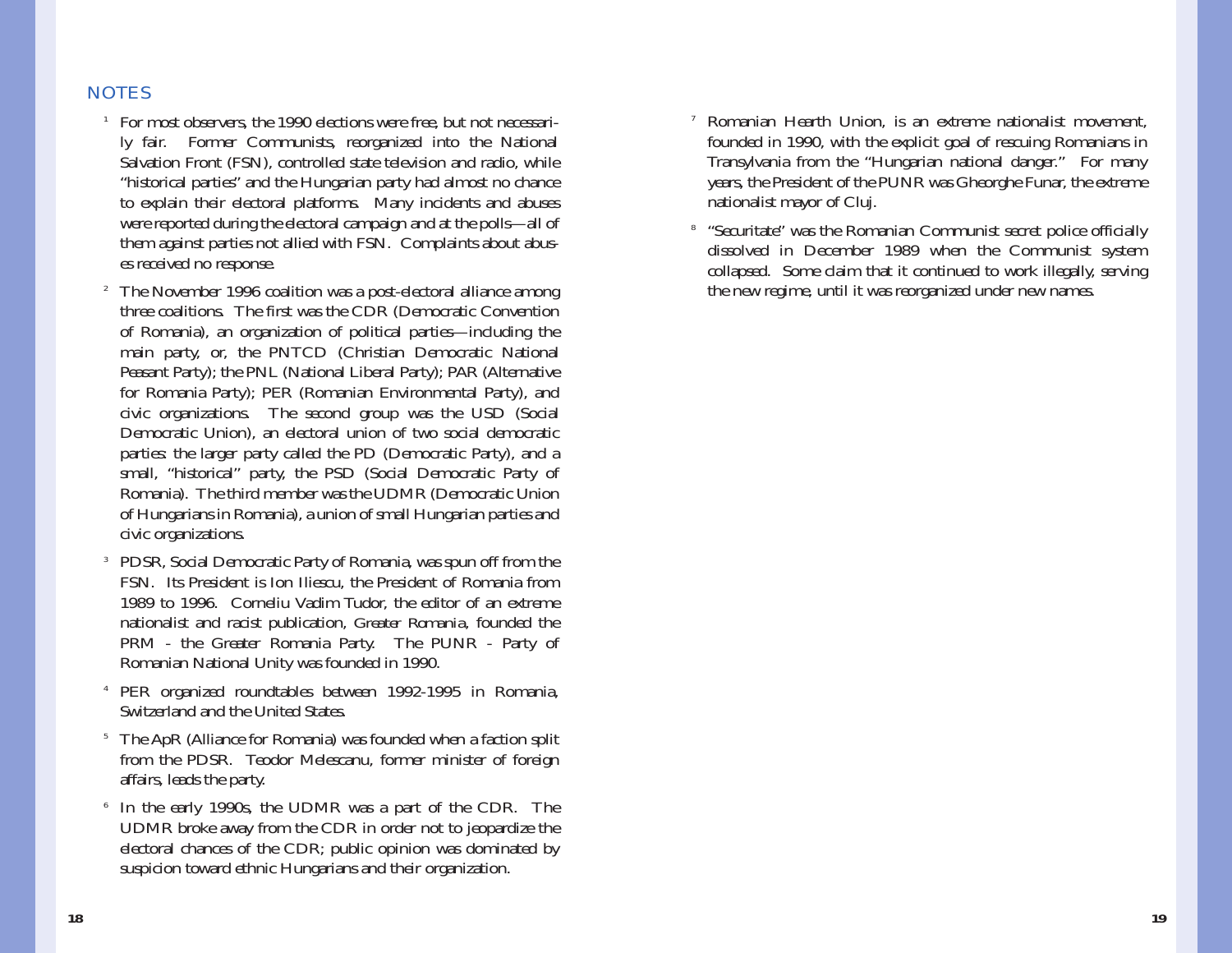## LIST OF PARTICIPANTS

#### PNTCD (Christian Democratic National Peasant Party)

**Nicolae Ionescu-Galbeni**, Vice President, President of the House Committee for the Control of the Romanian Service ofInformation, MP

**Mihai Gheorghiu**, MP

- **Ioan Avram Muresan**, First Vice President, Minister of Agriculture, MP
- **Gabriel Tepelea**, President of the House Committee for Media and Culture, former First Vice President, MP

#### PNL (National Liberal Party)

**Mona Musca**, MP **Valeriu Stoica**, First Vice President, Senator, Minister of Justice

## PD (Democratic Party)

**Mariana Stoica**, MP

#### UDMR (Democratic Union of Hungarians from Romania)

**Laszlo Borbely**, Secretary of State, Ministry for Public Works and Land Planning

**Peter Eckstein-Kovacs**, Minister for Minorities, Department of National Minorities

**Gyorgy Frunda**, Senator

**Lazar Madaras**, Vice President of the Executive Presidium of the UDMR

**Bela Marko**, President, Senator

**Attila Verestoy**, Senator, Leader of the UDMR group in the Senate

#### PDSR (Party of Social Democracy in Romania)

**Liviu Maior**, Senator, former Minister of Education **Adrian Nastase,** First Vice President, former Minister of Foreign Affairs, former President of the House of Deputies, MP **Ioan Mircea Pascu**, Vice President, President of the Defense Committee of the House, former State Secretary of Defense, MP

#### ApR (Alliance for Romania)

**Teodor Melescanu**, President, Senator, former Minister of Foreign Affairs **Dan Mihalache**, Vice President

Presidency of Romania **Zoe Petre**, Counselor on domestic and foreign affairs

### United States Embassy in Bucharest **Anton Niculescu**, Political Expert **James Rosapepe**, U.S. Ambassador to Romania

U.S. State Department **Colin Cleary**, Country Officer for Romania

#### Project on Ethnic Relations

**Elena Cruceru**, Administrator, PER Bucharest **Allen H. Kassof**, President **Maria Koreck**, Representative, PER Tirgu Mures **Dan Pavel**, Director, PER Bucharest **Livia Plaks**, Executive Director





Peter Eckstein-Kovacs

Teodor Melescanu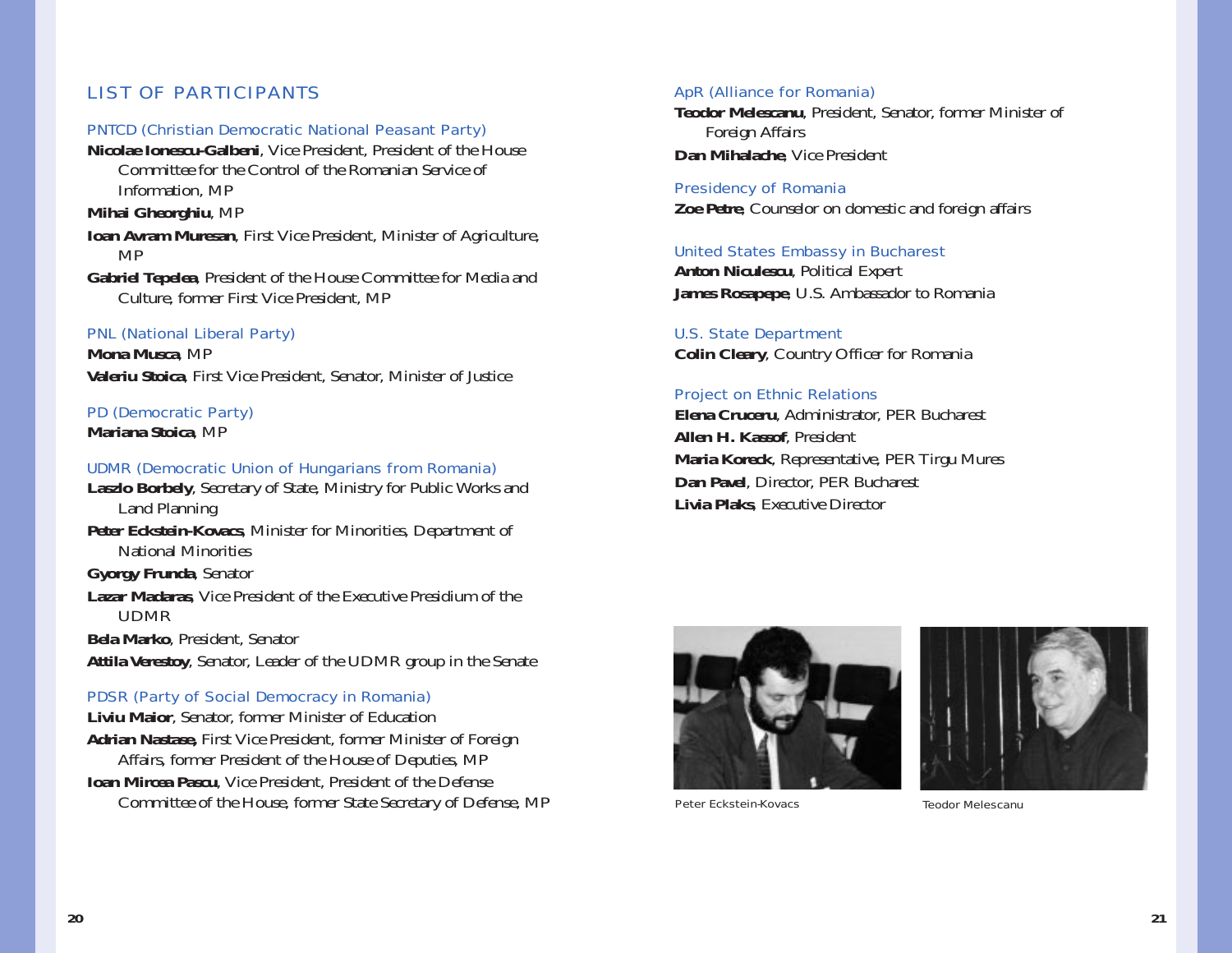### OTHER PER PUBLICATIONS

- *Romanian-American Symposium on Inter-Ethnic Relations (1991)*
- *The Romanies in Central and Eastern Europe: Illusions and Reality (1992)*
- ■*Nationality Policy in the Russian Federation (1992)*
- *Interethnic Relations in Serbia/Yugoslavia: Alternatives for the Future (1993)*
- ■ *The Media of Eastern Europe and the Former Soviet Union: Reporting on Interethnic Relations (1994)*
- ■*Managing Ethnic Conflict: The Kona Statement (1994)*
- ■ *Countering Anti-Roma Violence in Eastern Europe: The Snagov Conference and Related Efforts (1994)*
- ■ *Ethnonationalism: Fears, Dangers, and Policies in the Post-Communist World (1995)*
- ■*Slovakia Roundtable in the United States (1995)*
- ■*Democratic Processes and Ethnic Relations in Yugoslavia (1995)*
- ■ *Russia and Eastern and Central Europe: Old Divisions and New Bridges (1996)*
- ■*Second Slovakia Roundtable (1996)*
- *Ethnic Relations: A Selected Bibliography (1996)*
- *Reporting in a Post-Conflict Environment: Bosnian and Croat Journalists Meet (1996)*
- ■ *The Media and the Roma in Contemporary Europe: Facts and Fictions (1996)*
- ■*The Roma in the Twenty-First Century: A Policy Paper (1997)*
- ■ *Prevention of Violence and Discrimination Against the Roma in Central and Eastern Europe (1997)*
- ■ *Enhancing Regional Security: Russian and Central European Perspectives (1997)*
- ■ *The New York Roundtable: Toward Peaceful Accommodation in Kosovo (1997)*
- ■ *Images and Issues: Coverage of the Roma in The Mass Media in Romania (1997)*
- ■ *Self-Government in Hungary: The Gypsy/Romani Experience and Prospects for the Future (1997)*
- ■ *Political Leaders on Interethnic Relations and Regional Security in Central Europe: A Roundtable (1998)*
- *Interethnic Relations in the Balkans: New Generation, New Politics (1998)*
- ■ *Schools, Language, and Interethnic Relations in Romania: The Debate Continues (1998)*
- ■ *The Roma in Bulgaria: Collaborative Efforts Between Local Authorities and Nongovernmental Organizations (1998)*
- ■*Baltic-Russian Relations in the New Geopolitical Framework (1998)*
- ■*Political Participation and the Roma in Hungary and Slovakia (1999)*
- ■*Building Romanian Democracy: The Police and Ethnic Minorities (1999)*
- ■ *Catastrophe in the Balkans: Serbia's Neighbors and the Kosovo Conflict (1999)*
- ■ *State Policies Toward Romani Communities in Candidate Countries to the EU: Government and Romani Participation in Policy–Making (1999)*
- ■*Montenegro on the Brink: Avoiding Another Yugoslav War (2000)*
- ■ *Roma and the Law: Demythologizing the Stereotype of "Gypsy Criminality" (2000)*
- ■*Vojvodina: The Politics of Interethnic Accommodation (2000)*